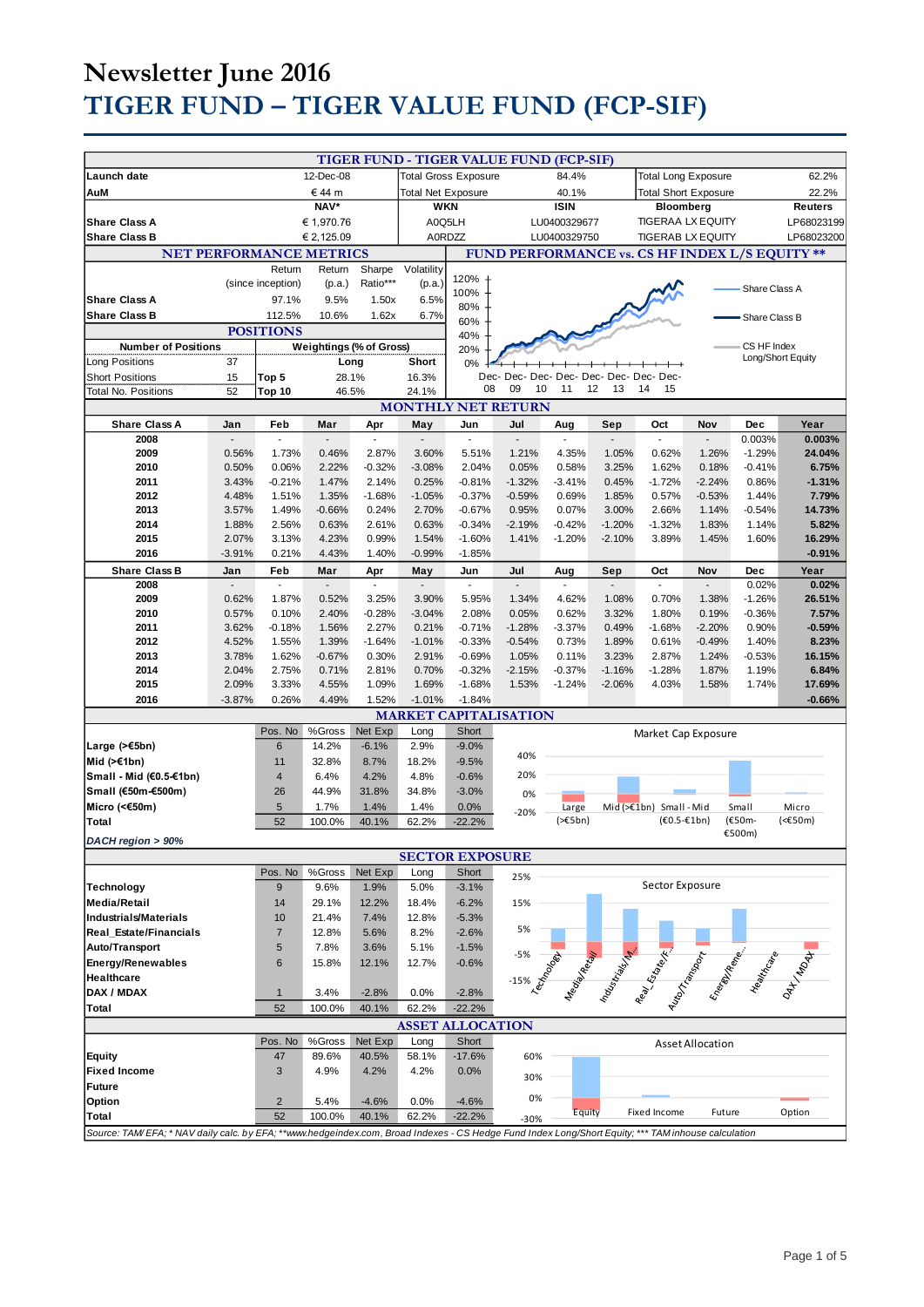## **Tiger Value Fund – June 2016**

### **O Returns: -1.85% (class A)/-1.84% (class B)**

In June, the Tiger Value Fund had a net return of -1.85% for share class A and -1.84% for share class B, making a cumulative net return of -0.91% and -0.66% for the year-to-date and  $+97.1\%/+112.5\%$ since inception (share class  $A/B$ ).

### **O Commentary: Brexit - opportunity for stock pickers**

In contrast to many other participants in the financial markets, we were not surprised by the outcome of the referendum as we had expected it to be very close. As mentioned in last month's newsletter, due to the binary outcome of the Brexit vote, our portfolio was defensively positioned ahead of the referendum.

The Tiger Value Fund entered June with a net exposure of 28.5% which was reduced to around 22% at the beginning of the month. After the market consolidated over the first days in June and started to rebound as a "Remain" seemed to be more likely we increased our exposure to around 35% by selective stock picking and short covering. On the "Brexit-Day" the Fund suffered only 0.63% as we managed to cover some of our shorts at very depressed prices and profited from the immediate re-bound in the market on that "Brexit-Friday". We continued our cautious positioning towards the end of the month and selectively covered and re-shorted as well as sold some long positions ending the month with a net exposure of 35.9% (excl. 4.1% fixed income linked positions).

Overall our single shorts and index hedges attributed positively with +195bp and +5bp respectively, buffering a significant part of our losses on the long book. While we are not satisfied with the performance of the Tiger Value Fund (-0.91%/-0.66% share class A and B) year-to-date, we outperformed European equity markets such as the DAX and STOXX Europe 600 indices which are down -9.9% and -9.8% respectively.

While many of our long/short equity hedge fund peers typically run their funds at 120-150% gross exposure we continue to run the Tiger Value Fund at lower gross exposure levels which gives us more flexibility in a volatile market environment. With our low gross exposure of just 84.4% (84-105% range in 2016) we are strongly positioned to profit from any irrational pricing and have the potential to increase our gross exposure by adding to our long and short positions. As a result of our low gross and net exposure as well as our catalyst driven value investment approach, the Tiger Value Fund´s volatility is only 6.5-6.7% (since inception on monthly NAVs); this compares to 9.25% for the CS Hedge Fund Index Long/Short Equity, i.e. a much lower risk compared to our peers and the overall equity markets.

On our long positions we didn´t have any significant positive attributors. The most significant detractors were BMW Pfd, Freenet, Hella, MLP, PNE Wind, Publity, Senvion and Tom Tailor with a combined negative result of 290bp. We saw forced sellers at many long positions which has created great buying opportunities for us. But so far we only increased existing long positions slightly and added only a few new long positions as we expect even better opportunities over the coming weeks and months.

## **O Outlook: The ripple effects from Brexit will continue to reverberate**

Already too much ink has been spilled over the consequences of the UK referendum on leaving the EU. Our main analysis is that Brexit is just the latest symptom of the larger Euro-crisis that has been brewing in Europe for the last few years. Nevertheless, it has the risk (or chance depending on your viewpoint)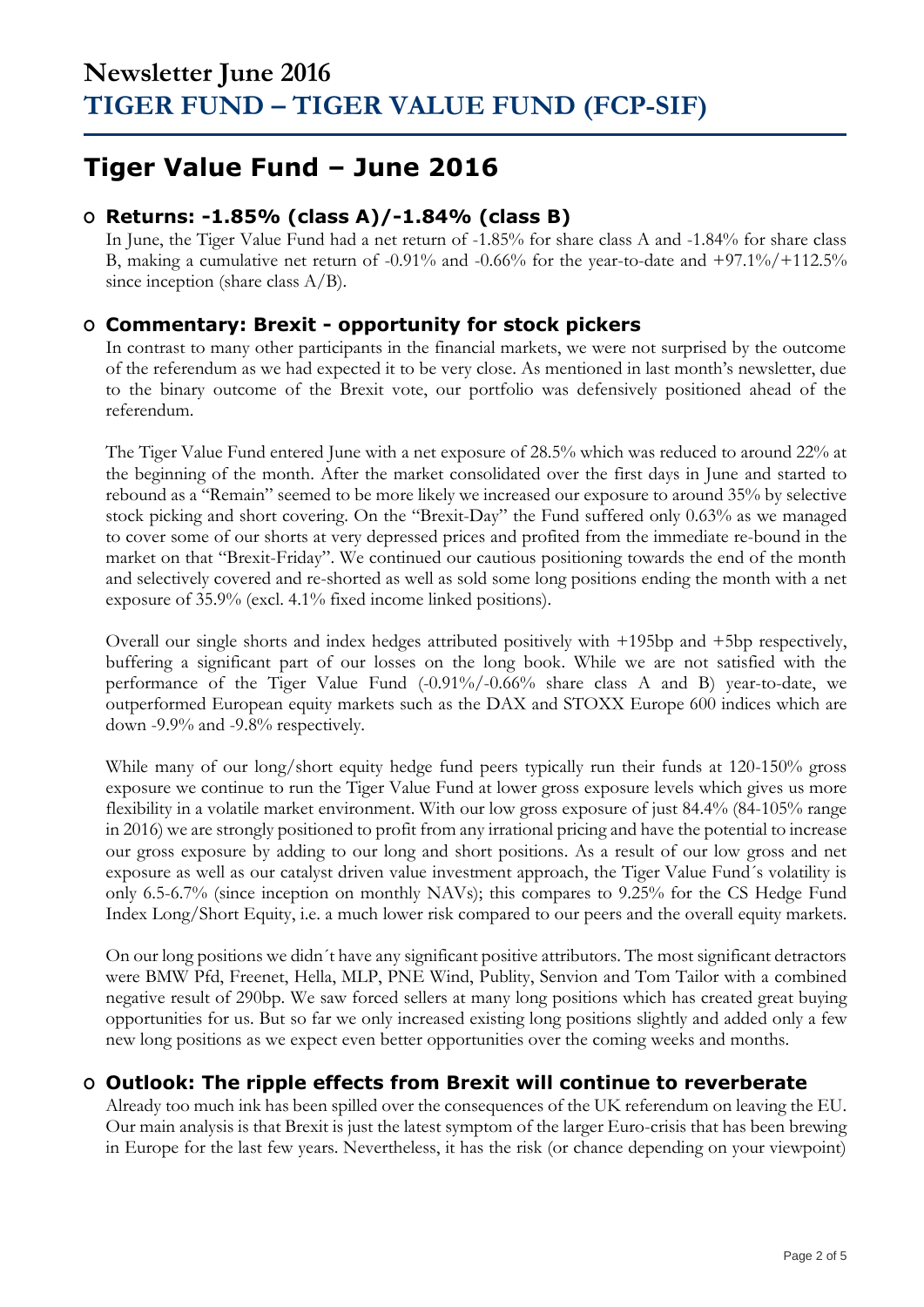## **Newsletter June 2016 TIGER FUND – TIGER VALUE FUND (FCP-SIF)**

of accelerating the fracturing of EU/EMU and for sure the ripple effects from Brexit will continue to reverberate in Europe for a long time to come, both politically and financially.

While many financial markets have recovered much of its losses from the Brexit sell off, we see a continued risk of further financial market turmoil as the effects of Brexit are gradually recognized. For sure, an already weak economic outlook has worsened further. Although much of the recovery in financial markets have come as investors have discounted further central bank intervention, we see the marginal impact from further monetary easing as neutral or even negative as evident by the poor recovery in European bank stocks in the last few days even as they trade at record low levels.

Our investment strategy remains unchanged and we continue to target companies largely uncorrelated with the overall economy or equity market. We currently have a strong pipeline of catalyst laden long and short ideas in the media, technology, telecoms, industrial and automotive sector. We are selectively buying renewable, financial services (but no banks) as well as real estate and construction companies. We have selectively started to employ more capital, as we believe the risk/reward will get even better in the coming weeks and months as the economic fallout from Brexit may cause further stock market volatility. Therefore, the fund's net and gross exposure remains at relatively low levels but we are eager to put more capital to use once conditions become more favorable.

### *The Tiger Value Fund Desk, 4th July 2016*

 **Matthias Rutsch Marc Schädler Peter Irblad**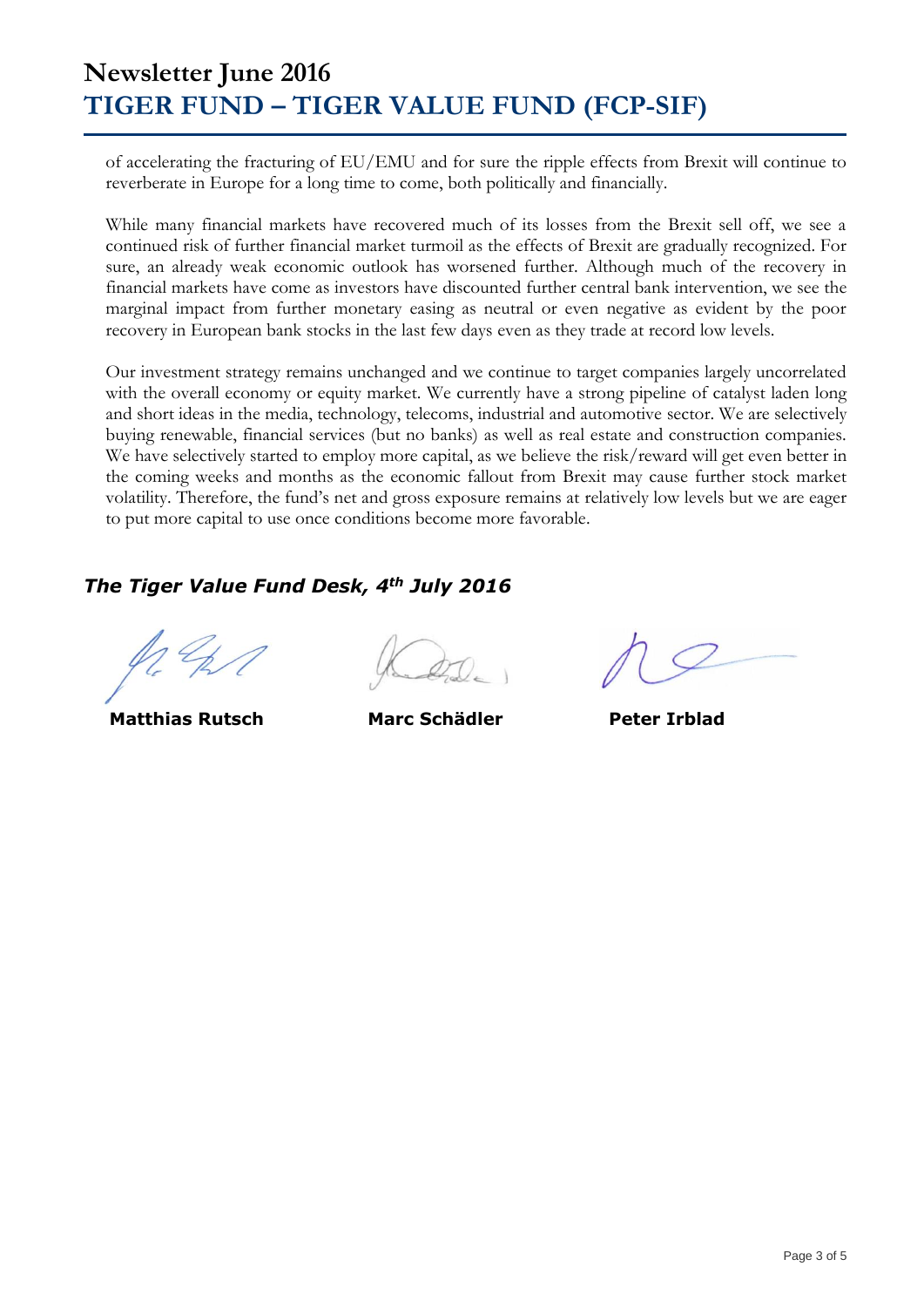#### **Objectives**

The objective is to identify undervalued companies with external catalysts and/or initiate pro-active measures to create shareholder value. The fund aims for a 5 year return of 10-15% p.a. with strong focus on capital preservation.

#### **Investment Strategy**

The Investment Advisor is a specialized fundamental European long/short equity investment manager. The investment philosophy is based on seeking out undervalued value creating companies where we see upcoming catalysts and/or value creation measures that could improve the intrinsic value of the company and drive shareholder returns. At the same time we seek to profit from identifying overvalued value destroying companies where the intrinsic value is continuously being eroded. For each position we perform a detailed analysis including a 360 degree research process and 10 point scoring system (further details are available in our DDQ of investor presentation). The managers foresee a direct dialog with the company as well as with other shareholders to support management to initiate value creating measures. Their partner network i.e. other shareholders, consultants, sector experts, media etc. will help to impact positive change.

The fund intends to engage in 30 long investments with a target net long exposure of around 20-50%. The geographic focus is likely to be Germany, Switzerland and Austria.

| <b>Fund Information</b>   |                             | <b>Fee Structure and Risk Management</b> |                           |  |  |  |  |
|---------------------------|-----------------------------|------------------------------------------|---------------------------|--|--|--|--|
| Currency                  | <b>EUR</b>                  | Admin/Custodian Fee                      | Up to 0.49%               |  |  |  |  |
| Legal Entity              | <b>FCP-SIF</b>              | Advisory (Mgmt) Fee                      |                           |  |  |  |  |
| <b>Fund Domicile</b>      | Luxembourg                  | Share Class A                            | 2.0%                      |  |  |  |  |
| <b>Fund Structure</b>     | Open-ended multi-class      | Share Class B                            | 1.5%                      |  |  |  |  |
| Style mandate             | Long/Short and Active Value | Performance Fee                          |                           |  |  |  |  |
| <b>Investment Minimum</b> |                             | Share Class A                            | 20%                       |  |  |  |  |
| Share Class A             | € 125,000                   | Share Class B                            | 15%                       |  |  |  |  |
| Share Class B             | € 5,000,000                 | Hurdle Rate                              | None                      |  |  |  |  |
| Sub. Frequency            | Monthly                     | High Water Mark                          | <b>Yes</b>                |  |  |  |  |
| Red. Frequency            | Monthly                     | Eligible Investors                       | See Issue Document        |  |  |  |  |
| <b>Redemption Notice</b>  |                             | Leverage                                 | Maximum 200% of NAV       |  |  |  |  |
| Share Class A             | Monthly*                    | Fund Benchmark                           | DJ CS HF Index L/S Equity |  |  |  |  |
|                           |                             |                                          |                           |  |  |  |  |

Share Class B 6 months

\*) The redemption notice has to be send to the Administrator five business days prior to month end (cut-off 5pm). Therefore the minimum redemption period is 35 days for share class A. Please see the offering document for further information.

Investors: Sales documents may not be forwarded to investors other than those who meet the 'experienced investor' requirements under the Law of 2007.

#### **Fund Advisor Details and Service Providers**

| <b>Management Company</b>     | Alceda Fund Management SA, Phone: +352 248 329 1 |
|-------------------------------|--------------------------------------------------|
| <b>Investment Advisor</b>     | Tiger Asset Management GmbH                      |
| Contact                       | Matthias Rutsch, Phone: +41 41 500 33 46         |
|                               | Marc Schädler, Phone: +49 40 226 32 35 11        |
| <b>Prime Broker/Custodian</b> | SEB AB / SEB SA                                  |
| <b>Administrator</b>          | European Fund Administration SA                  |
| <b>Auditor</b>                | PriceWaterhouseCoopers                           |